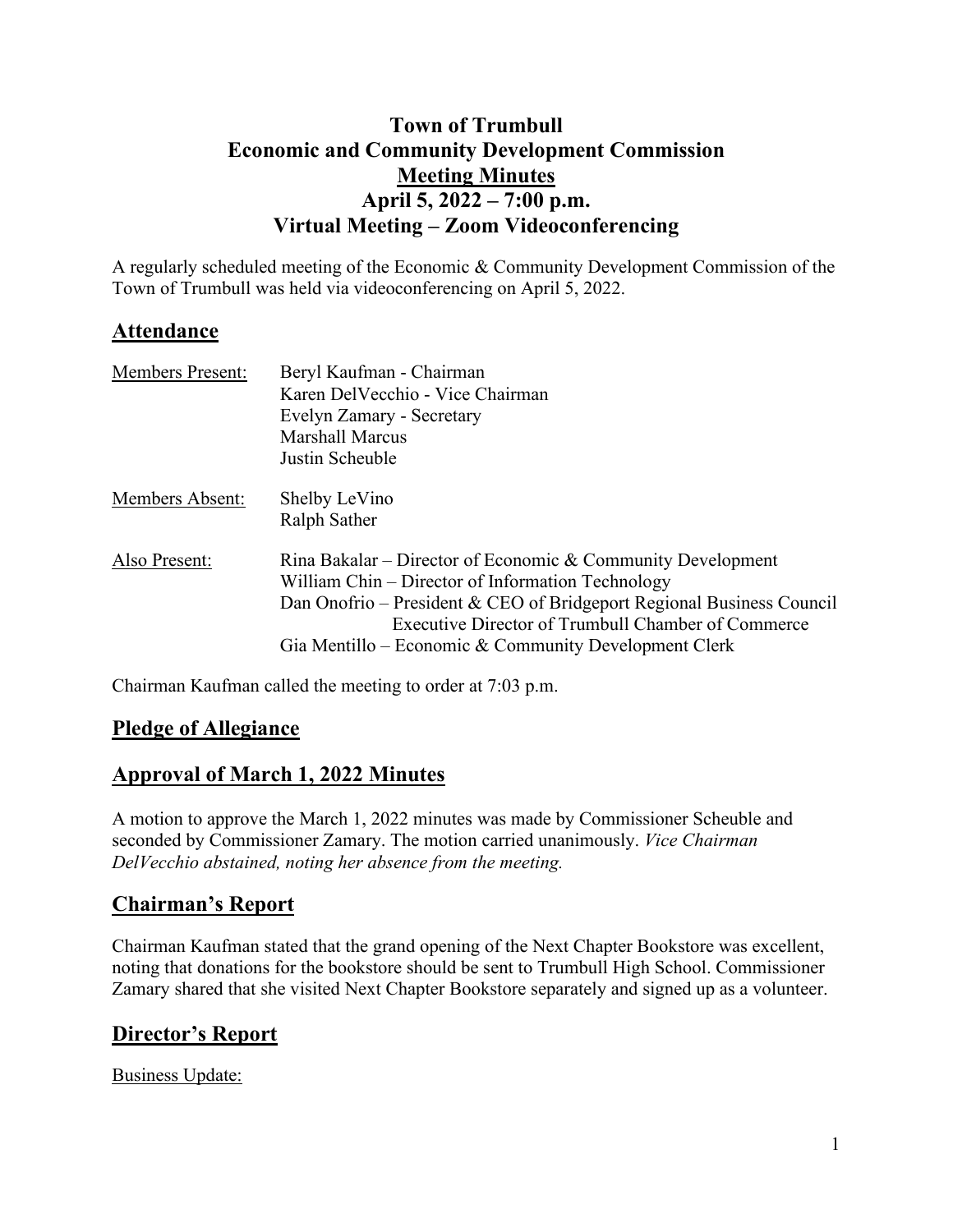Ms. Bakalar noted another new business coming to the Trumbull Corporate Park, Studio 35 owned by Trumbull resident Eric VanStone.

Ms. Bakalar also discussed the area around Lindeman Drive and the significant revitalization that has occurred there over the past 5 to 6 years. A significant portion of the vacant space in the area has been re-occupied by businesses including Synergy Home Care (relocated from Fairfield to 12 Cambridge Drive) and Nephrology Associates (relocated from Bridgeport to 7 Cambridge Drive). She discussed the status of the property at 6 Cambridge Drive, which has been a consistent source of blight for the Town due to its continuous decline resulting from lack of maintenance. The town was pursuing foreclosure action. Positive news is that the property has gone under contract for sale. The potential buyer is focused on a productive use that is NOT housing. Ms. Bakalar emphasized that the redevelopment of this site would result in the majority of the neighborhood being reoccupied, redeveloped, and reactivated, noting that the area is slated for paving in 2023.

The opening of Pure Skin Med Spa in Trumbull Center is imminent, and the Next Chapter Bookstore had its grand opening on March 23rd. Guacamole Grill will open in the Trumbull Mall once its liquor permit is approved by the State.

Director Bakalar drafted the final report on the Main Street Dollars program which she informed was a success, adding that she intends to conduct a second pilot program utilizing the remaining funds from the grant.

Commissioner Marcus informed that Cigar and Tobacco publicized that they are open for business and that the CT Post did a piece on the Pure Skin Med Spa.

#### Event Update:

School Days Preschool was awarded "Top Preschool of Fairfield County 2022" for which there is a celebratory event planned at  $3115$  Reservoir Avenue on April  $12<sup>th</sup>$  at 9:00am.

The Virtual Staffing Resource Event conducted on March 31<sup>st</sup> went well and has been viewed by nearly 200 people on Facebook thus far. The presentation and recording of the event will be posted to the Town website and partners from the event have been encouraged to share the resources with their network.

There will be an event for local home-based businesses on June 8<sup>th</sup> at Jeff Works in Hawley Lane Mall from 8:30am to 1:00pm. Chairman Kaufman asked if it would be an expo style event, and Director Bakalar stated that she would take that into consideration. Chairman Kaufman, Vice Chairman DelVecchio, and Commissioner Scheuble volunteered to participate in the planning of the event.

Ms. Bakalar noted that Trumbull will host the Fairfield County Commercial Broker Network Luncheon on July 25<sup>th</sup> this year, potentially at Trumbull Westfield Mall.

The Town will be organizing a Restaurant Week this year for which Director Bakalar has begun forming a planning team of 6-8 people which she hopes members from both the Economic & Community Development Commission (ECDC) and Trumbull Chamber of Commerce (TCC)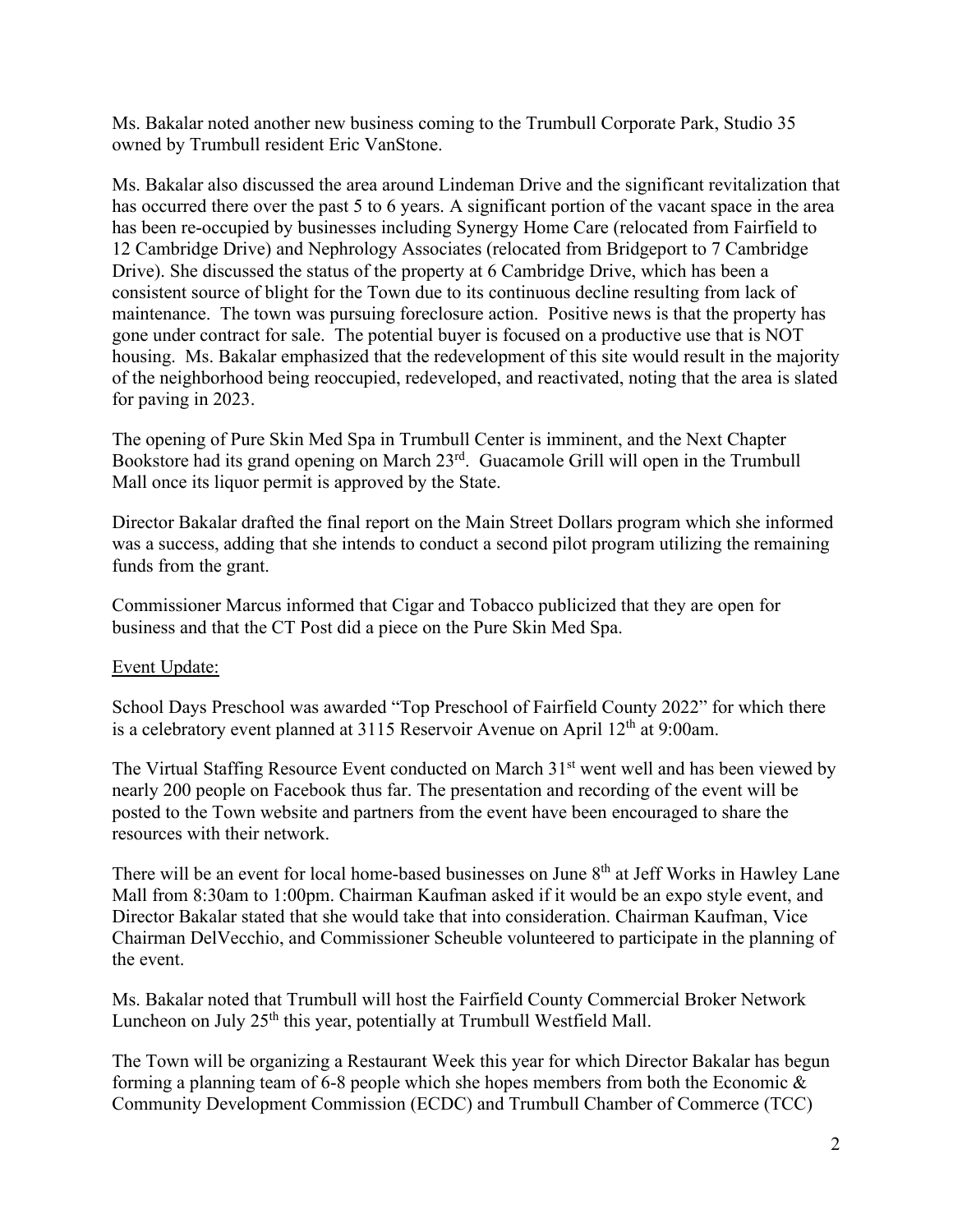will consider joining. Vice Chairman DelVecchio and Commissioner Zamary volunteered to join the team.

#### Community Development Update:

There are no applications for the Planning and Zoning Commission's (PZC) May meeting.

The Director informed that questions regarding the Unity Road proposal should be directed to Rob Librandi, Trumbull Land Use Planner, adding that the proposal, as shown during the February PZC meeting, was simply a pre-application review and there are no formal applications or requests thus far.

### Planning Update:

The traffic light on Monroe Turnpike has been completely approved by the State and is currently out to bid with a bid due date of April 14<sup>th</sup>. Once a contractor is selected the project will begin.

The Trumbull Center Corridor Plan was presented during the March 16<sup>th</sup> PZC meeting and will be utilized as a road map for pursuing funding for improvement of the area.

Director Bakalar stated that the Town is still waiting for the contract for the grant funding from the state in order to go out to bid for the market feasibility and planning study intended for the Trumbull Westfield Mall area.

#### Grant Update:

The Town received its first grant for the Trumbull Veterans and First Responders Center (TVFRC) in the amount of \$1.5 million construction bonding request. The Town is also applying for the Federal Member Driven Community Project funding through both the House of Representatives and the Senate. First Selectman Tesoro has set up a meeting with the key staff from the CT Congressional Office in hopes of refining the application and working to address escalated construction costs at this time. Federal grant applications are due to both the House of Representatives and the Senate on April 18<sup>th</sup> for which the Town welcomes letter of support.

Commissioner Marcus stated that there was funding listed in the Town budget for a Grant Writer. The Director informed that the funds are to hire someone on a part-time basis to increase the Town's capacity to respond to the upcoming onslaught of grant opportunities from the federal and state levels of government. She provided an overview of the various steps involved in the grant writing and receiving process.

# **Opportunity for Community Input**

There was no public comment made.

# **Final Note**